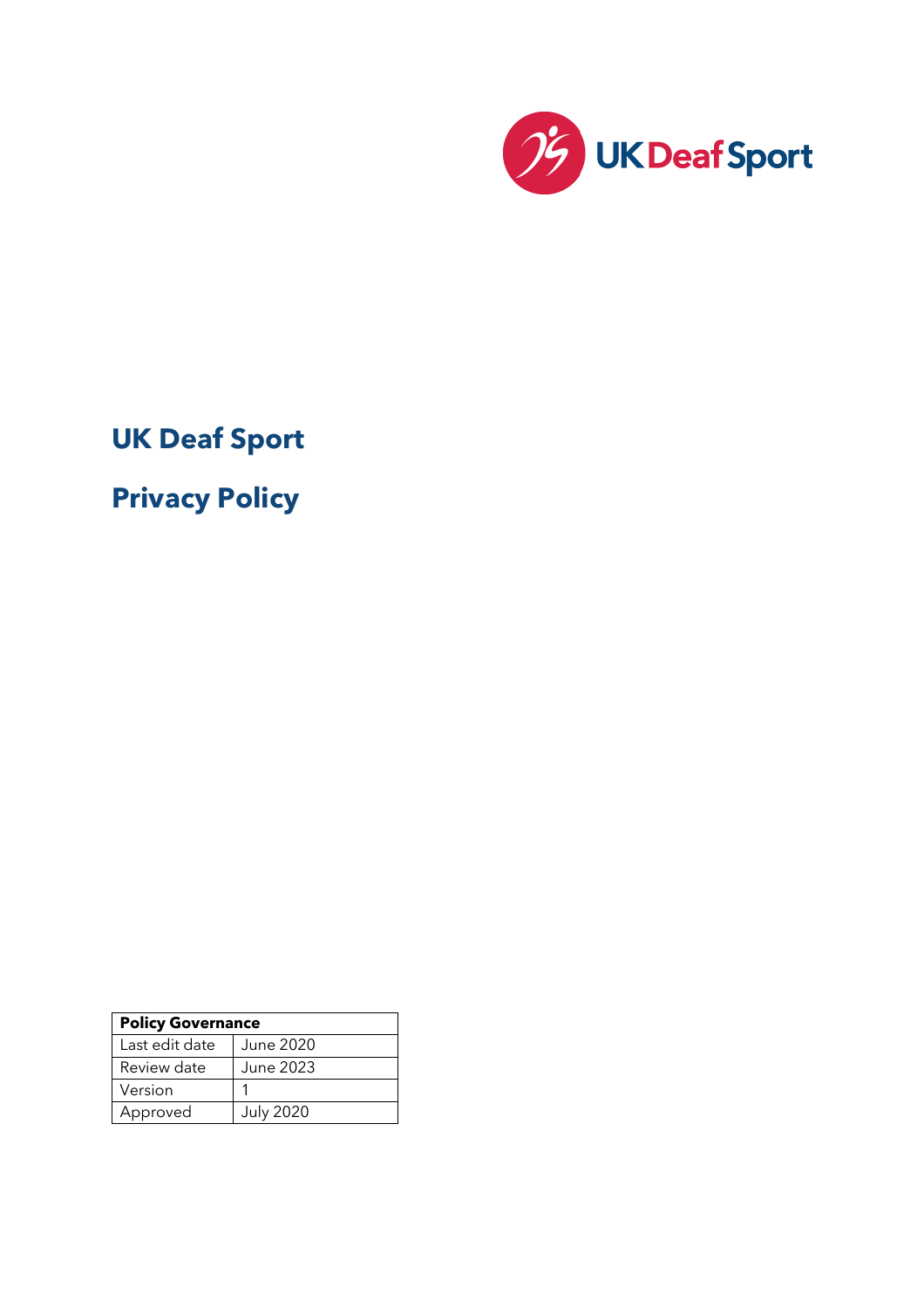#### **Content**

- **1. Policy**
- **2. Who we are**
- **3. How do we collect information from you?**
- **4. What type of information is collected?**
- **5. How is the information used?**
- **6. Who has access to your information?**
- **7. Third Party Service Providers**
- **8. Your choices**
- **9. How you can access and update your information**
- **10. Profiling**

#### **11. Our website**

- 11.1 Use of 'cookies'
- 11.2 Links other websites

### **12. Children & Young People**

- **13. Transferring information to Europe**
- **14. Security**
- **15. Disclosure to third parties**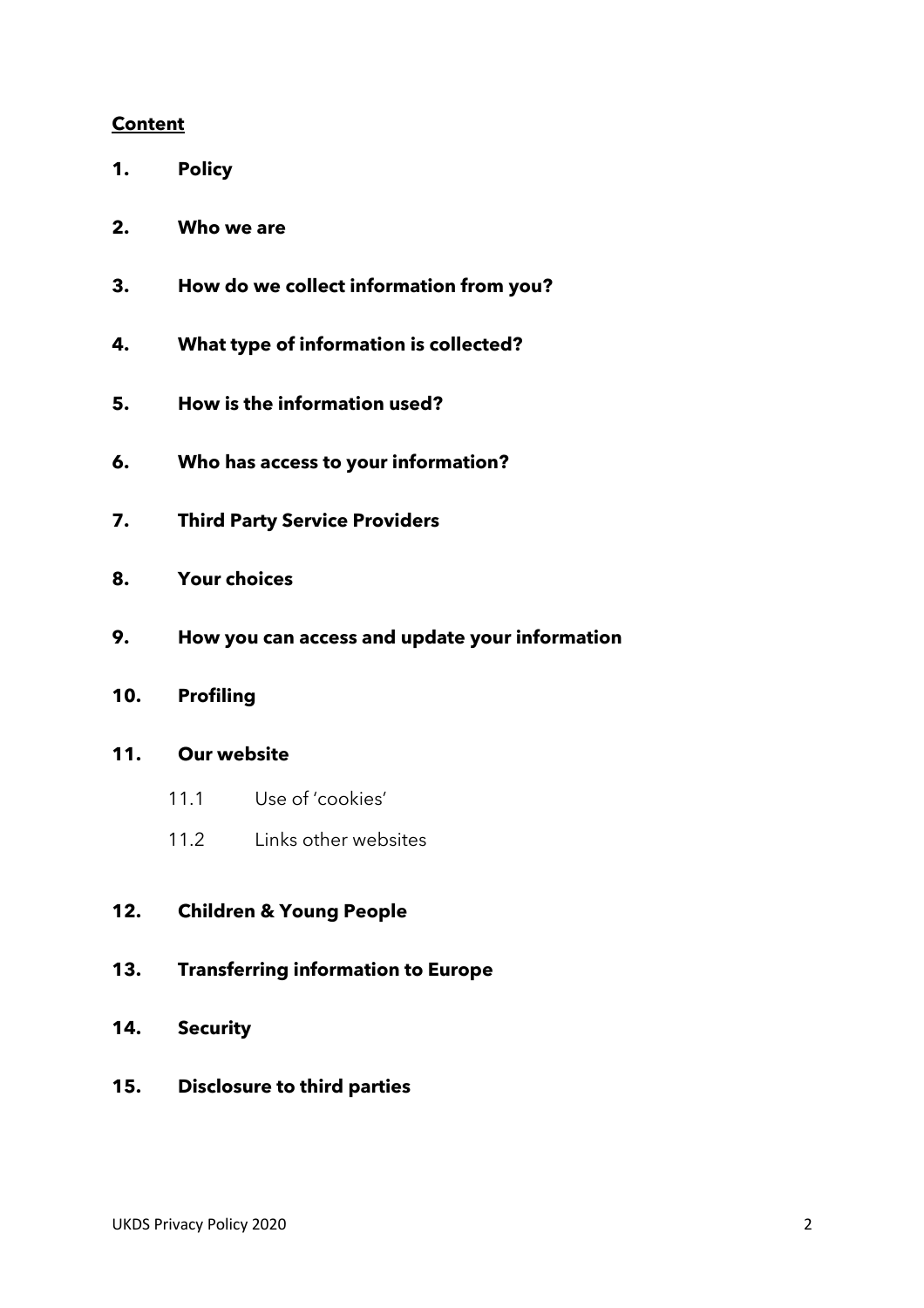# **1. Privacy Policy**

At UK Deaf Sport we are committed to protecting and respecting the privacy of all our service users and customers.

This Policy explains when and why we collect personal information about people who visit our website, how we use it, the conditions under which we may disclose it to others and how we keep it secure.

We may change this Policy from time to time so please check this page occasionally to ensure that you're happy with any changes.

Any questions regarding this Policy and our privacy practices should be sent by email to info@ukds.org.uk.

### **2. Who we are**

UK Deaf Sport's vision is that every Deaf person is active and inspired by sport and physical activity. The work of the charity enables Deaf people to have the same opportunities as hearing people to access and enjoy sport and physical activities in the UK.

UK Deaf Sport is a registered charity (Charity No. 1158878) and company limited by guarantee (Company No. 08611744). The registered address is UK Deaf Sport, c/o Kings Chartered Accountants, Unit 4 Grovelands, Boundary Way, Hemel Hempstead, HP2 7TE.

### **3. How do we collect information from you?**

We obtain information about you when you use our website or contact us direct as well as when you become a member of UK Deaf Sport. For example, when you contact us about service, to make a donation, to take part in one of our sporting or fundraising events or if you register to receive one of our monthly newsletters.

# **4. What type of information is collected from you?**

The personal information we collect might include your name, address, email address, deaf classification, IP address, and information regarding what pages are accessed and when.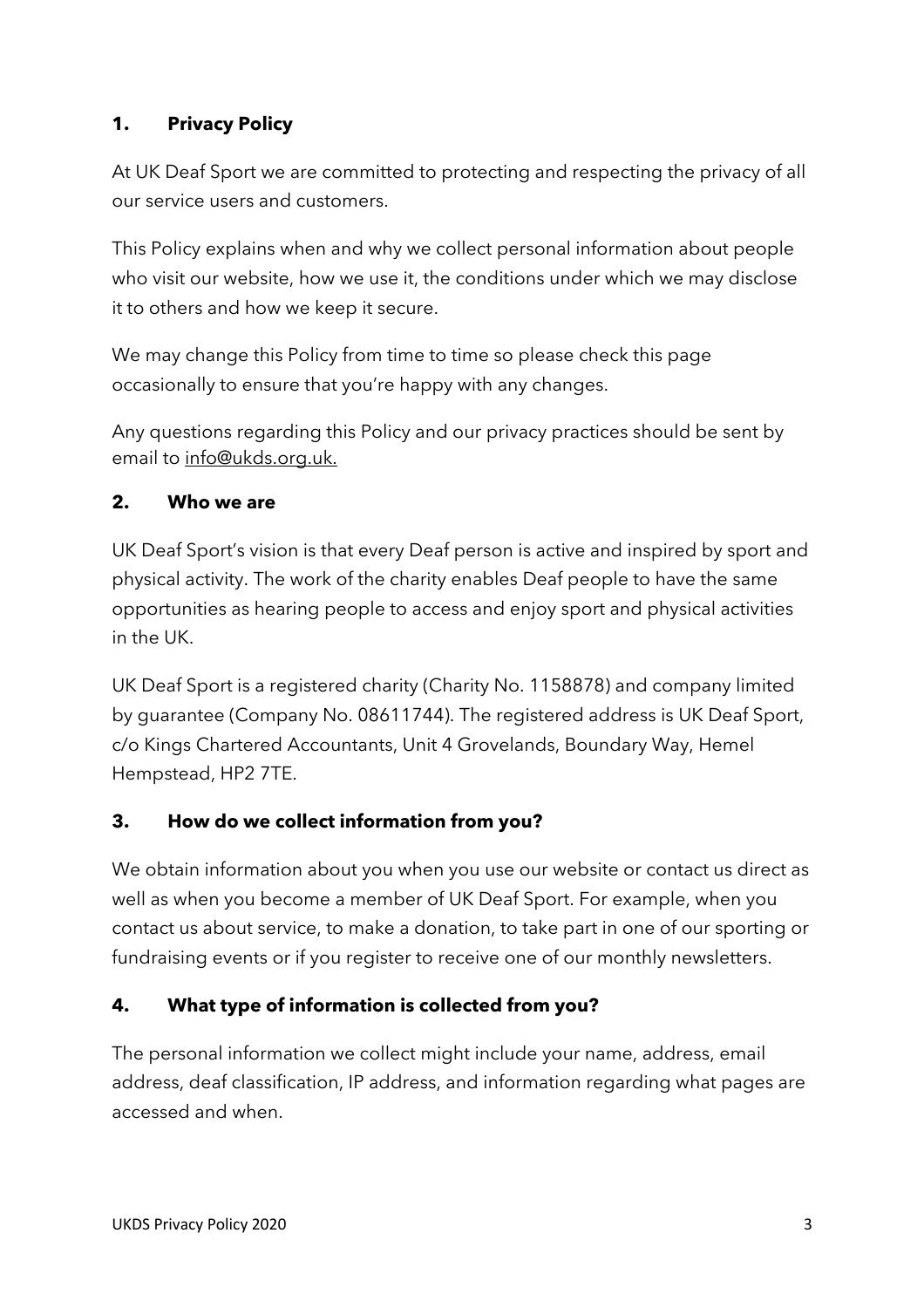If you make a donation online or purchase a product from us, your card information is not held by us, it is collected by our third-party payment processors, who specialise in the secure online capture and processing of credit/debit card transactions, as explained below.

### **5. How is your information used?**

We may use your information to:

- process a donation that you have made to us.
- to carry out our obligations arising from any contracts entered between us.
- process membership applications.
- process ICSD applications.
- manage enquiries about entry to events.
- seek your views or comments on the services we provide.
- notify you of changes to our services.
- send you communications which you have actively signed up to or requested and that may be of interest to you. These may include information about campaigns, appeals, other fundraising, activities, promotions of our associated companies' goods and services.
- process a job or volunteer (including trustees) application.

We review our retention periods for personal information on a regular basis.

We are legally required to hold some types of information to fulfil our statutory obligations (for example the collection of Gift Aid). We will hold your personal information on our systems for as long as is necessary for the relevant activity, or as long as is set out in any relevant contract you hold with us.

### **6. Who has access to your information?**

We will not sell or pass your information to third parties.

We will not share your information with third parties for marketing purposes.

# **7. Third Party Service Providers working on our behalf**

We may pass your information to our third-party service providers, agents subcontractors and other associated organisations for the purposes of completing tasks and providing services to you on our behalf (for example to process donations, entries information or classification requirements). However, when we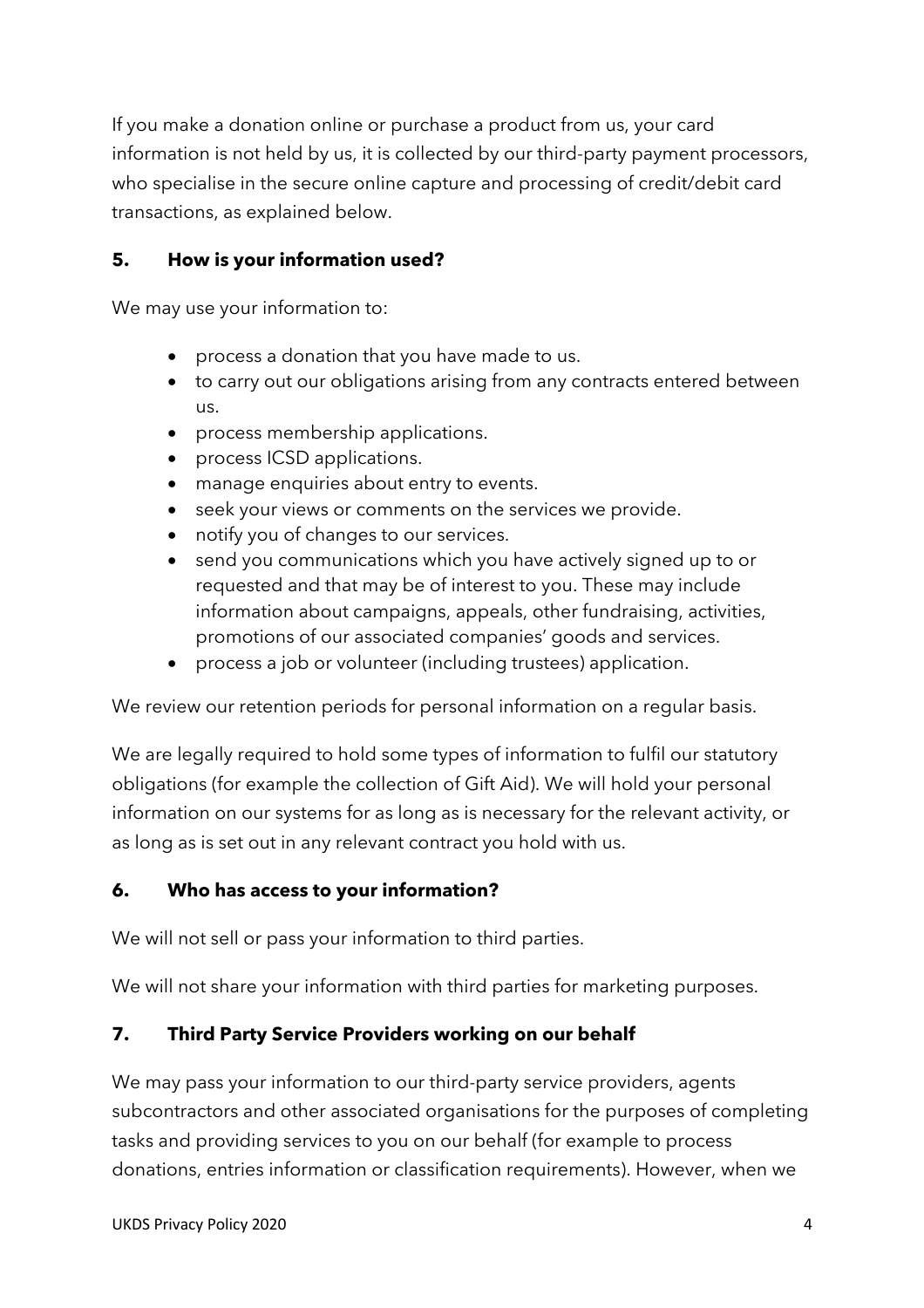use third party service providers, we disclose only the personal information that is necessary to deliver the service and we have a contract in place that requires them to keep your information secure and not to use it for their own direct marketing purposes.

Please be assured that we will not release your information to third parties for them to use for their own direct marketing purposes, unless you have requested us to do so, or we are required to do so by law, for example, by a court order or for the purposes of prevention of fraud or other crime.

When you are using our secure online donation pages, your donation is processed by a third-party payment processor, who specialises in the secure online capture and processing of credit/debit card transactions. If you have any questions regarding secure transactions, please contact us.

# **8. Your Choices**

You have a choice about whether or not you wish to receive information from us. If you do not want to receive direct marketing communications from us about the vital work we do for people who are Deaf/Hard of hearing, then you can select your choices by ticking the relevant boxes situated on the membership application form.

We will not contact you for marketing purposes by email, phone, or text message unless you have given your prior consent.

We will not contact you for marketing purposes by post if you have indicated that you do not wish to be contacted. You can change your marketing preferences at any time by contacting us by email: info@ukds.org.uk.

### **9. How you can access and update your information**

The accuracy of your information is important to us. We work to make it easier for you to review and correct the information that we hold about you.

If you change email address, or any of the other information we hold is inaccurate or out of date, please email us at: info@ukds.org.uk or write to us at: UK Deaf Sport, c/o King's Accountants.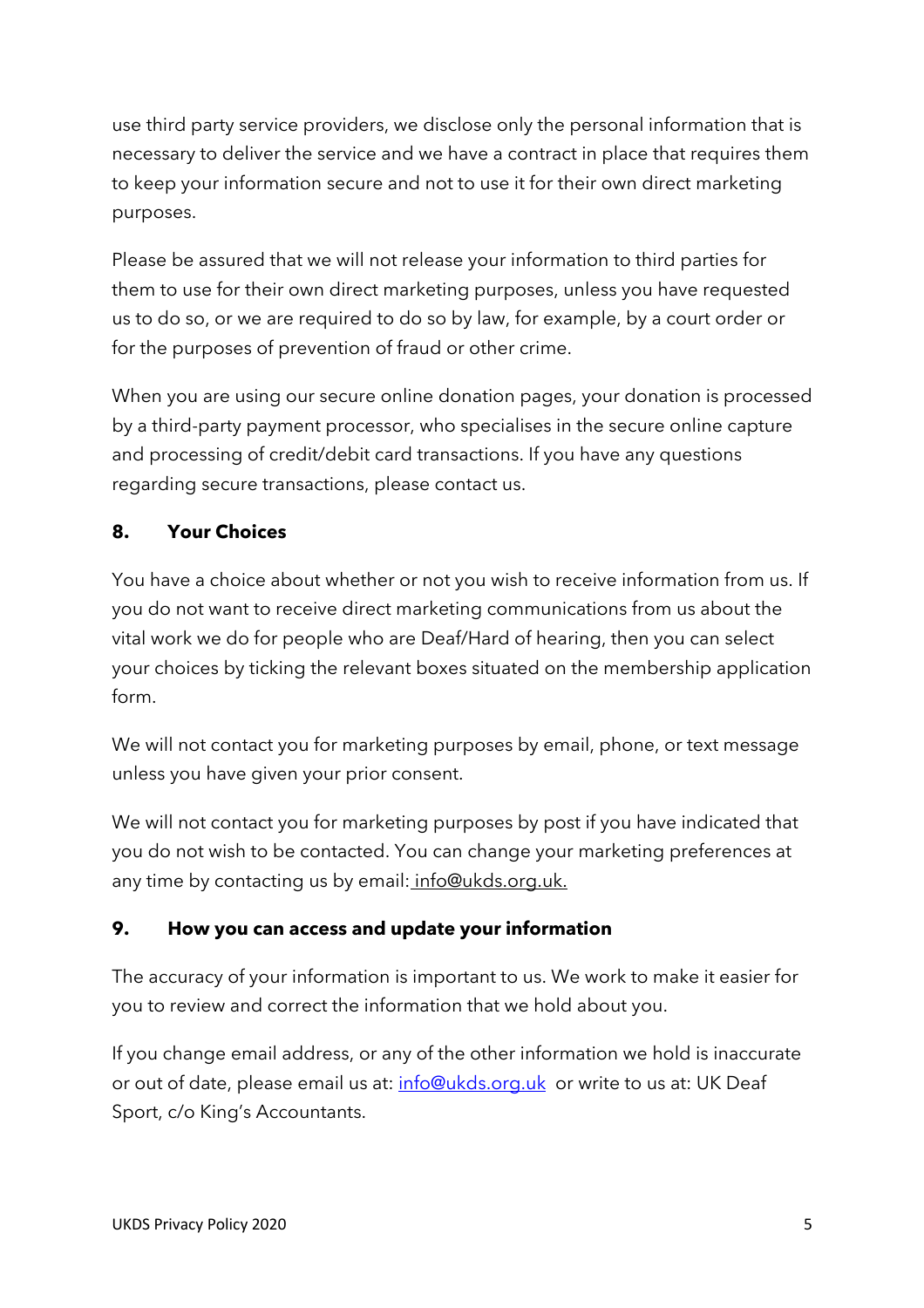You have the right to ask for a copy of the information UK Deaf Sport hold about you. We may charge £10 for information requests to cover our costs in providing you with details of the information we hold about you.

Security precautions are in place to protect the loss, misuse, or alteration of your information.

When you give us personal information, we take steps to ensure that it's treated securely. When you are on a secure page, a lock icon will appear on the bottom of web browsers such as Microsoft Internet Explorer.

Non-sensitive details (your email address etc.) are transmitted normally over the Internet, and this can never be guaranteed to be 100% secure. As a result, while we strive to protect your personal information, we cannot guarantee the security of any information you transmit to us, and you do so at your own risk.

# **10. Profiling**

We may analyse your personal information to create a profile of your interests and preferences so that we can contact you with information relevant to you. We may make use of additional information about you when it is available from external sources to help us do this effectively. We may also use your personal information to detect and reduce fraud and credit risk.

# **11. Website**

By using our website (www.ukds.org.uk) you are deemed to have read, understood and accepted the terms of this policy. If you do not agree to be bound by these terms, please do not use our website.

Our website may contain links to the websites of third parties. If you follow a link to any of these websites, please note that these websites are subject to their own privacy policies and we do not accept any responsibility or liability for these policies or their use of your personal information. Please check these policies before you submit any personal data to these websites.

Please be aware that this policy may change from time to time and that such modifications are effective immediately, from the time they are included on our website.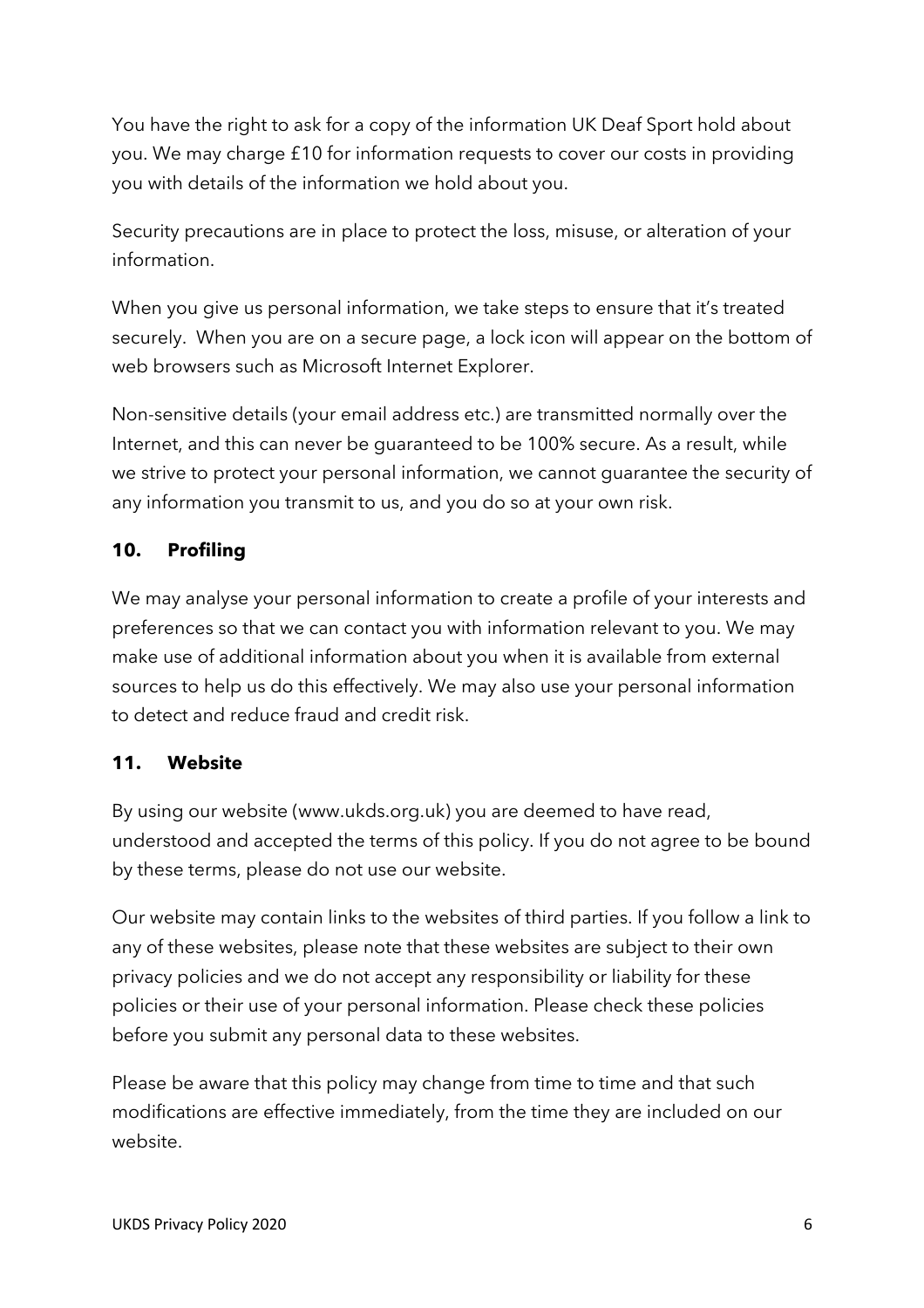### 11.1 Use of 'cookies' and domain information

Like many other websites, the UK Deaf Sport website uses cookies. 'Cookies' are small pieces of information sent by an organisation to your computer and stored on your hard drive to allow that website to recognise you when you visit. They collect statistical data about your browsing actions and patterns and do not identify you as an individual. For example, we use cookies to store your country preference. This helps us to improve our website and deliver a better more personalised service. Cookies do not include personal details. We use Google Analytics and Session cookies. These cookies are used to help us maintain an efficient website and monitor user activity (this is via anonymous reports).

It is possible to switch off cookies by setting your browser preferences. For more information on how to switch off cookies on your computer, visit our full cookies policy. Turning cookies of may result in a loss of functionality when using our website.

We do not sell, give, or trade the statistics we store to any third parties.

#### 11.2 Links to other websites

Our website may contain links to other websites run by other organisations. This privacy policy applies only to our website, so we encourage you to read the privacy statements on the other websites you visit. We cannot be responsible for the privacy policies and practices of other sites even if you access them using links from our website.

In addition, if you linked to our website from a third-party site, we cannot be responsible for the privacy policies and practices of the owners and operators of that third party site and recommend that you check the policy of that third party site.

### **12. Children & Young People**

We are concerned to protect the privacy of children aged 16 or under. If you are aged 16 or under, we will require you to provide your parent/quardian's permission beforehand whenever you provide us with personal information.

### **13. Transferring your information outside of Europe**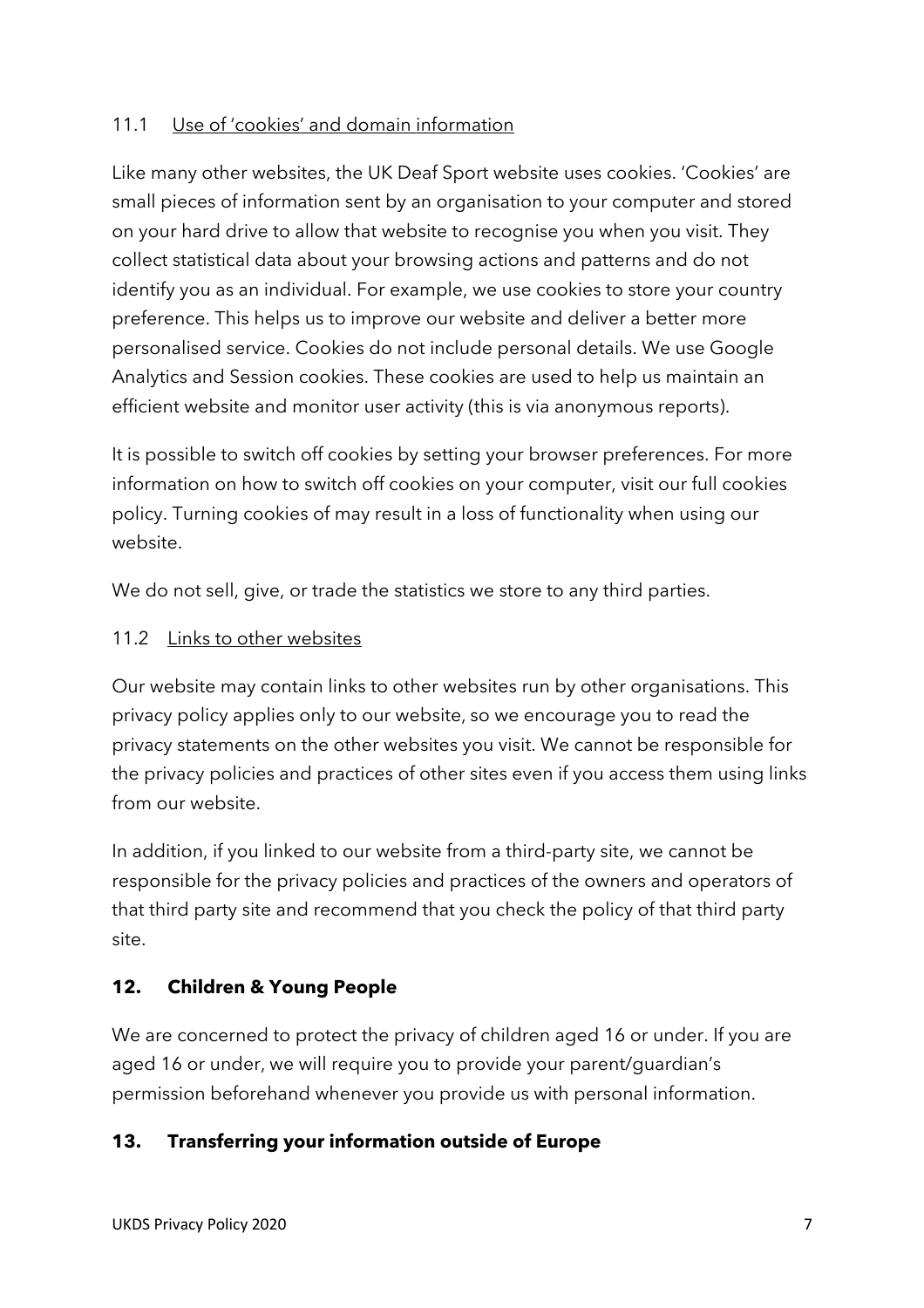As part of the services offered to you through this website, the information which you provide to us may be transferred to countries outside the European Union ("EU"). By way of example, this may happen if any of our servers are from time to time located in a country outside of the EU. These countries may not have similar data protection laws to the UK. By submitting your personal data, you're agreeing to this transfer, storing or processing. If we transfer your information outside of the EU in this way, we will take steps to ensure that appropriate security measures are taken with the aim of ensuring that your privacy rights continue to be protected as outlined in this Policy.

If you use our services while you are outside the EU, your information may be transferred outside the EU in order to provide you with those services.

### **14. Security**

We take your online and personal details security seriously and have implemented generally accepted standards of technology and operational security to protect your personal information from loss, misuse, alteration, or destruction. Once we have received your information, we will ensure that the collection and use of your information is in accordance with the Data Protection Act. All personnel of UK Deaf Sport are required to keep personal information confidential and only authorised persons have access to such information.

Please note, however, that the transmission of information via the internet is not completely secure and we do not accept any responsibility for any harm or damage incurred as a result of sending personal information to us over the internet or if we send such information the same way at your request.

### **15. Disclosure to third parties**

We will not disclose any of your personal information to any third party without your consent, unless we believe in good faith that the law requires it or that our rights or property need to be protected.

### **Review of this Policy**

We keep this Policy under regular review. This Policy was last updated in June 2020.

### **Related Documents:**

UKDS Privacy Policy 2020 8